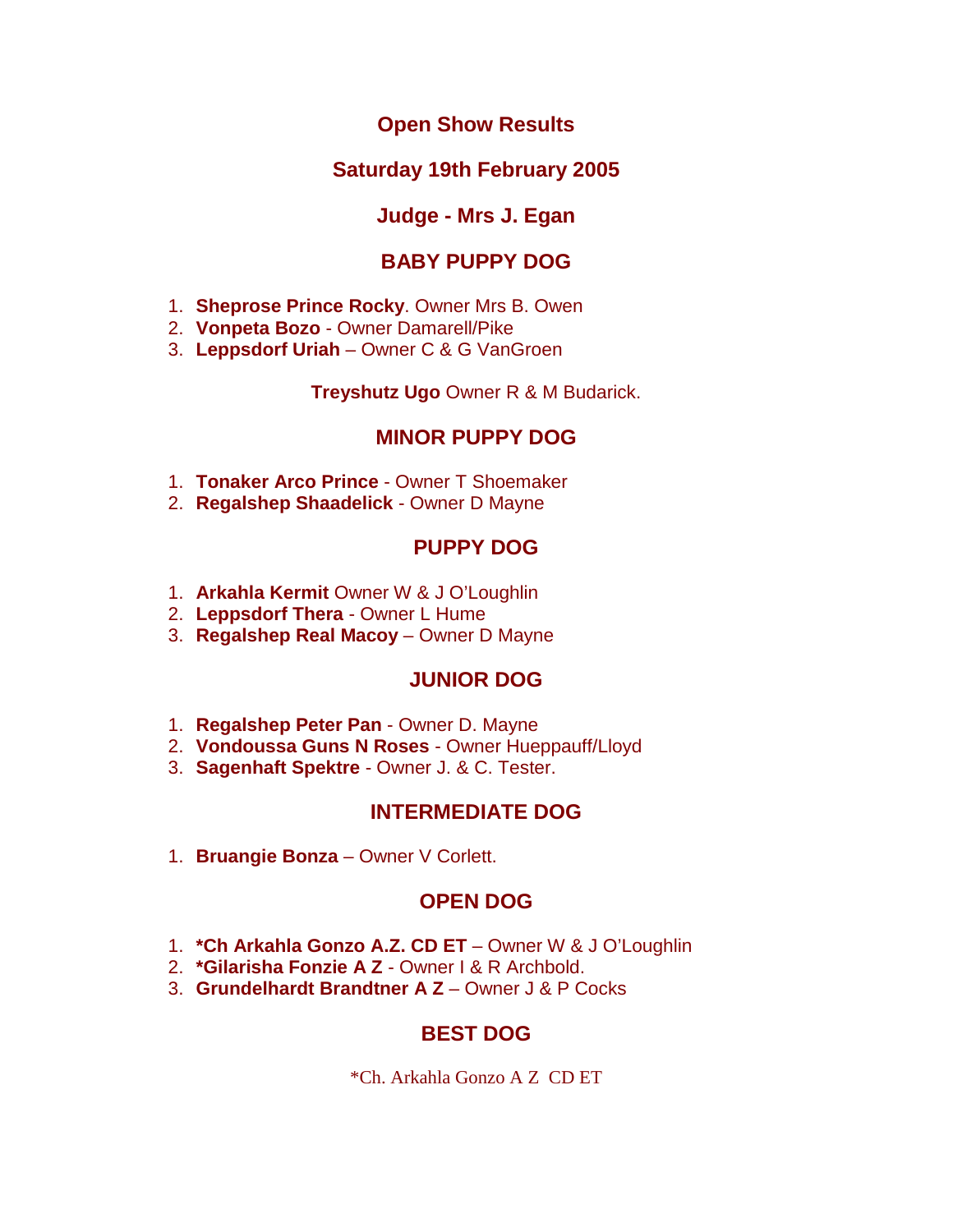### **RUNNER UP BEST DOG**

#### Regalshep Peter Pan

### **BABY PUPPY BITCH**

- 1. **Leppsdorf Ulrice**  Owner L Hume
- 2. **Natchez Licorce Allsort** Owner P smith
- 3. **Vondoussa Illdoit My Way** Owner Heuppauff/Lloyd
- 4. **Sheprose Pans Rose** Owner B Owen
- 5. **Bruangie Elyshia** Owner V Corlett.
- 6. **Vondoussa Jusdt a Dash** Owner Hueppauff/Lloyd
- 7. **Vonpeta Avenue Tolder** Owner Damarell/Pike
- 8. **Bruangie Dancing Star** Owner V Corlett
- 9. **Vondoussa Idian Dreamer** Owner Heuppauff/Lloyd
- 10.**Arkahla Limerick**  Owner W & J O'Loughlin

#### **MINOR PUPPY BITCH**

- 1. **Keedara Ezy E** Owner Phillis/Mayne
- 2. **Tonaker Ame Star** Owner T Shoemaker
- 3. **San Rancho Aurora** Owner San Ranch Kennels.
- 4. **Tonaker Amazing Offer** Owner C. Lacey

### **PUPPY BITCH**

- 1. **Arkahla Kahlua** Owner W & J O'Loughlin
- 2. **Grundelhardt Enya** Owner J & P Cocks.

#### **JUNIOR BITCH**

- 1. **Sagenhaft Moneypenny**  Owner Cooke/Tester
- 2. **Vondoussa Georgie Girl**  Owner Hueppauff/Lloyd
- 3. **Regalshep Princess Fiona**  Owner D Mayne
- 4. **Sagenhaft Exocet**  Owner S & V Crozier
- 5. **Keedara Deby Duz**  Owner Phillis/Mayne
- 6. **Bruangie China Doll**  Owner V Corlett.

### **INTERMEDIATE BITCH**

- 1. **Bruangie Aztex Princess A Z**  Owner Corlett/DeLucia
- 2. **Leppsdorf Serita A Z**  Owner L Hume
- 3. **Treyshutz Troublenstrife A Z**  Owner R & M Budarick

### **OPEN BITCH**